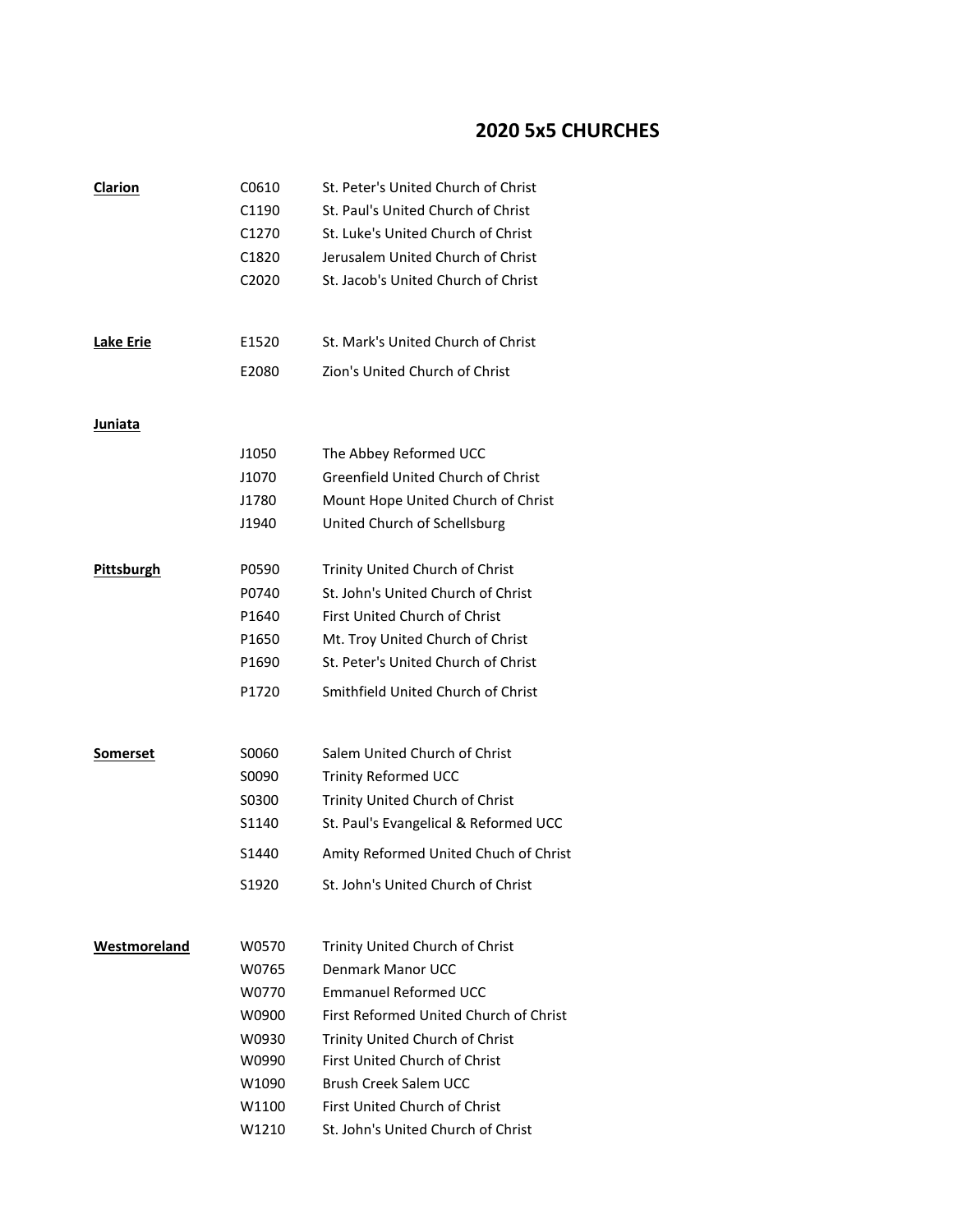- W1220 Christ United Church of Christ
- W1230 St. Paul's UCC (Trauger)
- W2250 First Trinity United Church of Christ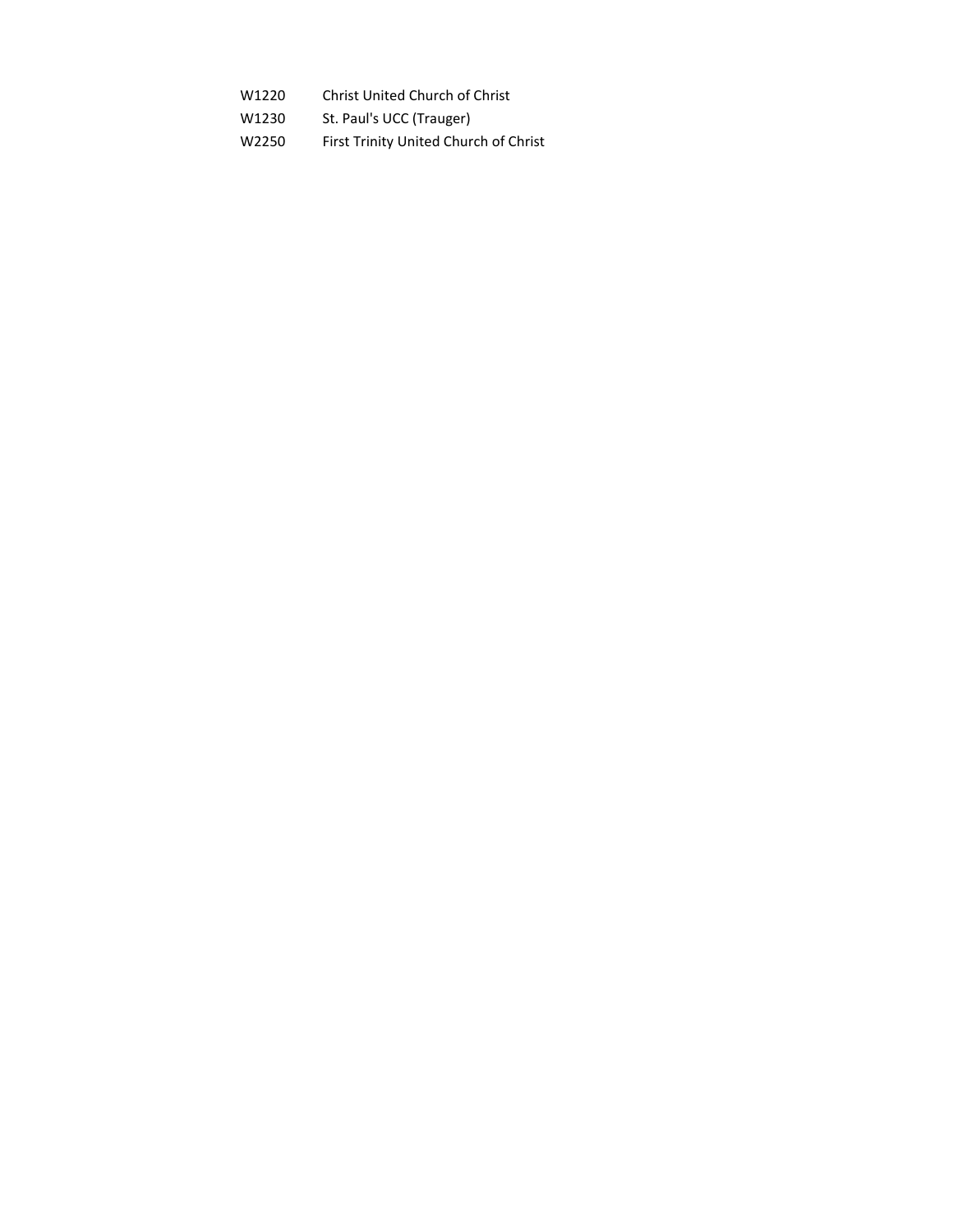DuBois Knox Luthersburg Rimersburg South Bend

Fredonia

Transfer

Huntingdon Imler Portage / Blue Knob Schellsburg

Pittsburgh (Dorseyville) Evans City Millvale Pittsburgh Pittsburgh

Pittsburgh

Frostburg

Grantsville

Berlin

Johnstown

Meyersdale

Salisbury

Delmont Export Export Greensburg Greensburg Harrison City Irwin Irwin Larimer